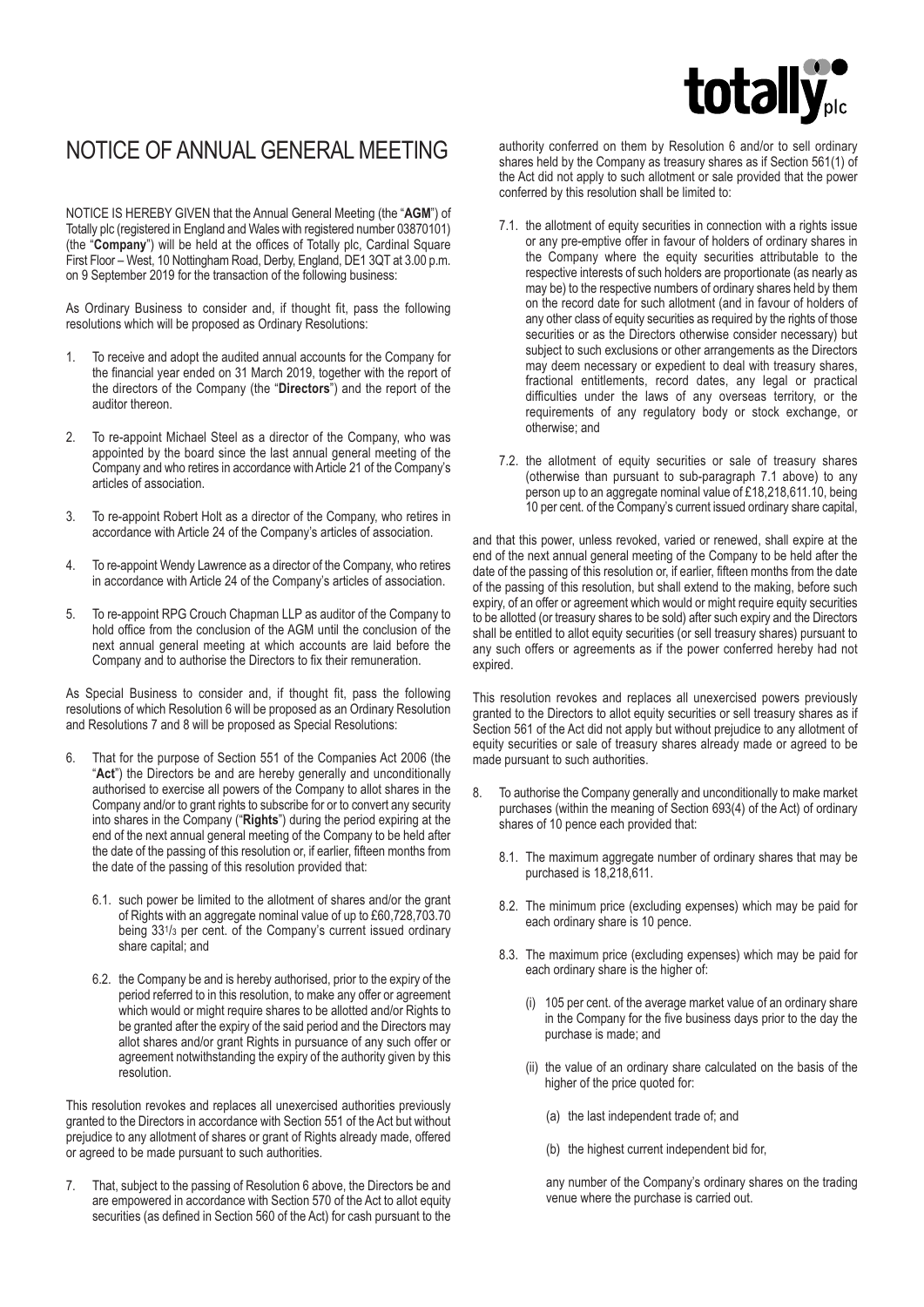8.4. The authority conferred by this resolution shall expire on the date fifteen months from the date of the passing of this resolution or, if earlier, at the end of the next annual general meeting of the Company to be held after the date of the passing of this resolution save that the Company may, before the expiry of the authority granted by this resolution, enter into a contract to purchase ordinary shares which will or may be executed wholly or partly after the expiry of such authority.

### **By order of the Board**

John Charlton Company Secretary

#### **Registered Office:**

Cardinal Square First Floor – West 10 Nottingham Road Derby DE1 3QT

Dated: 14 August 2019

Please see the Notes to the Notice of Annual General Meeting and Explanatory Notes to the Notice of Annual General Meeting overleaf.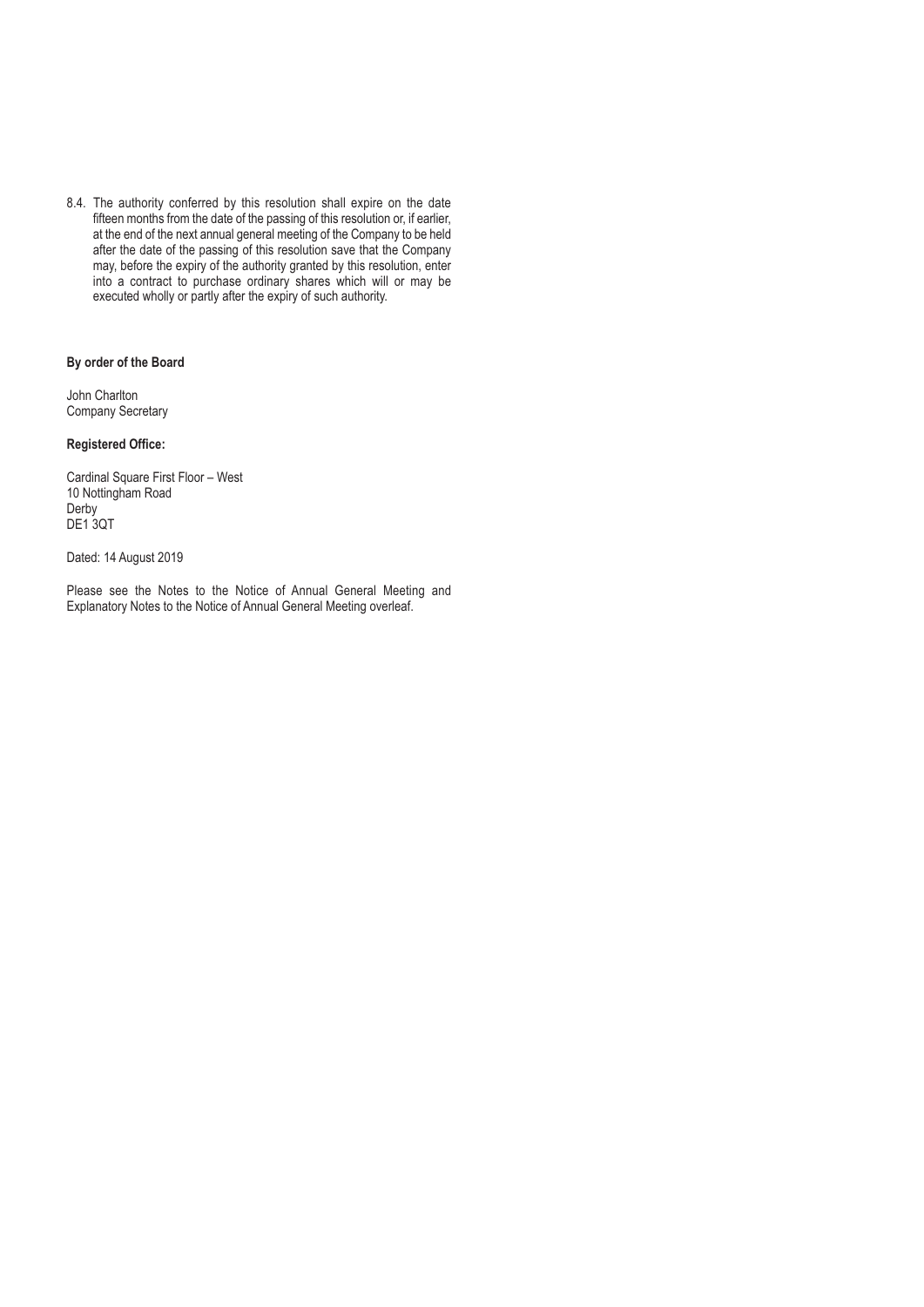## NOTES TO THE NOTICE OF ANNUAL GENERAL MEETING

- 1. A member entitled to attend and vote at the AGM may appoint one or more proxies (who need not be a member of the Company but who must attend the AGM to represent you) to attend, speak and vote on their behalf. In order to be valid, an appointment of proxy must be returned by one of the following methods:
	- by completing and signing the hard-copy proxy form which accompanies this Notice of Annual General Meeting, and returning it, together with the power of attorney or other authority, if any, under which it is signed, or a duly certified copy of such power or authority, either: (a) by post, by courier or by hand to Share Registrars Limited, The Courtyard, 17 West Street, Farnham, Surrey GU9 7DR; or (b) by fax to Share Registrars Limited on +44 (0) 1252 719232; or (c) by scan and email to Share Registrars Limited at voting@shareregistrars.uk.com. The hard-copy proxy form must be completed and signed by the shareholder appointing the proxy or by their attorney duly authorised in writing. If the shareholder is a company, the hard-copy proxy form should be sealed with its common seal or signed on its behalf by an officer or an attorney of the company or other person authorised to sign it; or
	- in the case of CREST members, by utilising the CREST electronic proxy appointment service in accordance with the procedures set out in Note 2,

and in each case to be valid must be received by the Company not less than 48 hours before the time of the AGM or adjourned meeting (excluding any part of a day that is not a working day).

2. CREST members who wish to appoint a proxy or proxies by utilising the CREST electronic proxy appointment service may do so for the AGM and any adjournment(s) of it by utilising the procedures described in the CREST Manual (available via www.euroclear.com). CREST Personal Members or other CREST sponsored members, and those CREST members who have appointed a voting service provider(s), should refer to their CREST sponsor or voting service provider(s), who will be able to take the appropriate action on their behalf.

In order for a proxy appointment made by means of CREST to be valid, the appropriate CREST message (a "**CREST Proxy Instruction**") must be properly authenticated in accordance with Euroclear UK & Ireland Limited's ("**EUI**") specifications and must contain the information required for such instructions, as described in the CREST Manual. The message, regardless of whether it relates to the appointment of a proxy or to an amendment to the instruction given to a previously appointed proxy must, in order to be valid, be transmitted so as to be received by Share Registrars Limited (ID: 7RA36) not less than 48 hours before the time of the AGM or adjourned meeting (excluding any part of a day that is not a working day). For this purpose, the time of receipt will be taken to be the time (as determined by the time stamp applied to the message by the CREST Applications Host) from which the issuer's agent is able to retrieve the message by enquiry to CREST in the manner prescribed by CREST. After this time, any change of instructions to proxies appointed through CREST should be communicated to the appointee through other means.

The Company may treat as invalid a CREST Proxy Instruction in the circumstances set out in Regulation 35(5)(a) of the Uncertificated Securities Regulations 2001.

CREST members and, where applicable, their CREST sponsors or voting service providers should note that EUI does not make available special procedures in CREST for any particular message. Normal system timings and limitations will therefore apply in relation to the input of CREST Proxy Instructions. It is the responsibility of the CREST member concerned to take (or, if the CREST member is a CREST personal member or sponsored member or has appointed a voting service provider(s), to procure that their CREST sponsor or voting service provider(s) take(s)) such action as shall

be necessary to ensure that a message is transmitted by means of the CREST system by any particular time. In this connection, CREST members and, where applicable, their CREST sponsors or voting service providers are referred, in particular, to those sections of the CREST Manual concerning practical limitations of the CREST system and timings.

- 3. In the case of joint holders, where more than one of the joint holders completes a proxy appointment, only the appointment submitted by the most senior holder will be accepted. Seniority is determined by the order in which the names of the joint holders appear in the Company's register of members in respect of the joint holding (the first-named being the most senior).
- 4. To change your proxy instructions simply submit a new proxy appointment using the methods set out above. Note that the cut-off time for receipt of proxy appointments (see Note 1 above) also applies in relation to amended instructions; any amended proxy appointment received after the relevant cut-off time will be disregarded. Where you have appointed a proxy using the hard-copy proxy form and would like to change the instructions using another hard-copy proxy form, please contact Share Registrars Limited, The Courtyard, 17 West Street, Farnham, Surrey GU9 7DR, tel. +44 (0) 1252 821390. If you submit more than one valid proxy appointment, the appointment received last before the latest time for the receipt of proxies will take precedence.
- 5. In order to revoke a proxy instruction you will need to inform the Company by sending a signed hard copy notice clearly stating your intention to revoke your proxy appointment to Share Registrars Limited, The Courtyard, 17 West Street, Farnham, Surrey GU9 7DR. The revocation notice must be received by Share Registrars Limited not less than 48 hours before the time of the AGM or adjourned meeting (excluding any part of a day that is not a working day). In the case of a member which is a company, the revocation notice must be executed under its common seal or signed on its behalf by an officer or attorney of the company or other person authorised to sign it. Any power of attorney or any other authority under which the revocation notice is signed (or a duly certified copy of such power or authority) must be included with the revocation notice.
- 6. A corporation which is a shareholder can appoint one or more corporate representatives who may exercise, on its behalf, all its powers as a shareholder provided that no more than one corporate representative exercises powers over the same share.
- 7. The completion of a proxy does not preclude a member from attending the AGM and voting in person. If you have appointed a proxy and attend the AGM in person, your proxy appointment will automatically be terminated.
- 8. Copies of the service and consultancy agreements of the Directors with the Company, or with any of its subsidiaries, will be available for inspection at the registered office of the Company during usual business hours from the date of this Notice of Annual General Meeting until the close of the AGM and also at the place of the AGM for at least 15 minutes prior to and during the AGM.
- 9. As permitted by Regulation 41 of the Uncertificated Securities Regulations 2001, only those shareholders who are registered on the Company's register of members at 6.00 p.m. on the day two days prior to the AGM or adjourned meeting shall be entitled to attend and speak at the AGM and to vote in respect of the number of ordinary shares registered in their names at that time. Changes to entries on the register of members after this time shall be disregarded in determining the rights of any person to attend and/or vote at the AGM.
- 10. You may not use any electronic address provided in this Notice of Annual General Meeting or any related documents (including the proxy form) to communicate with the Company for any purposes other than those expressly stated.